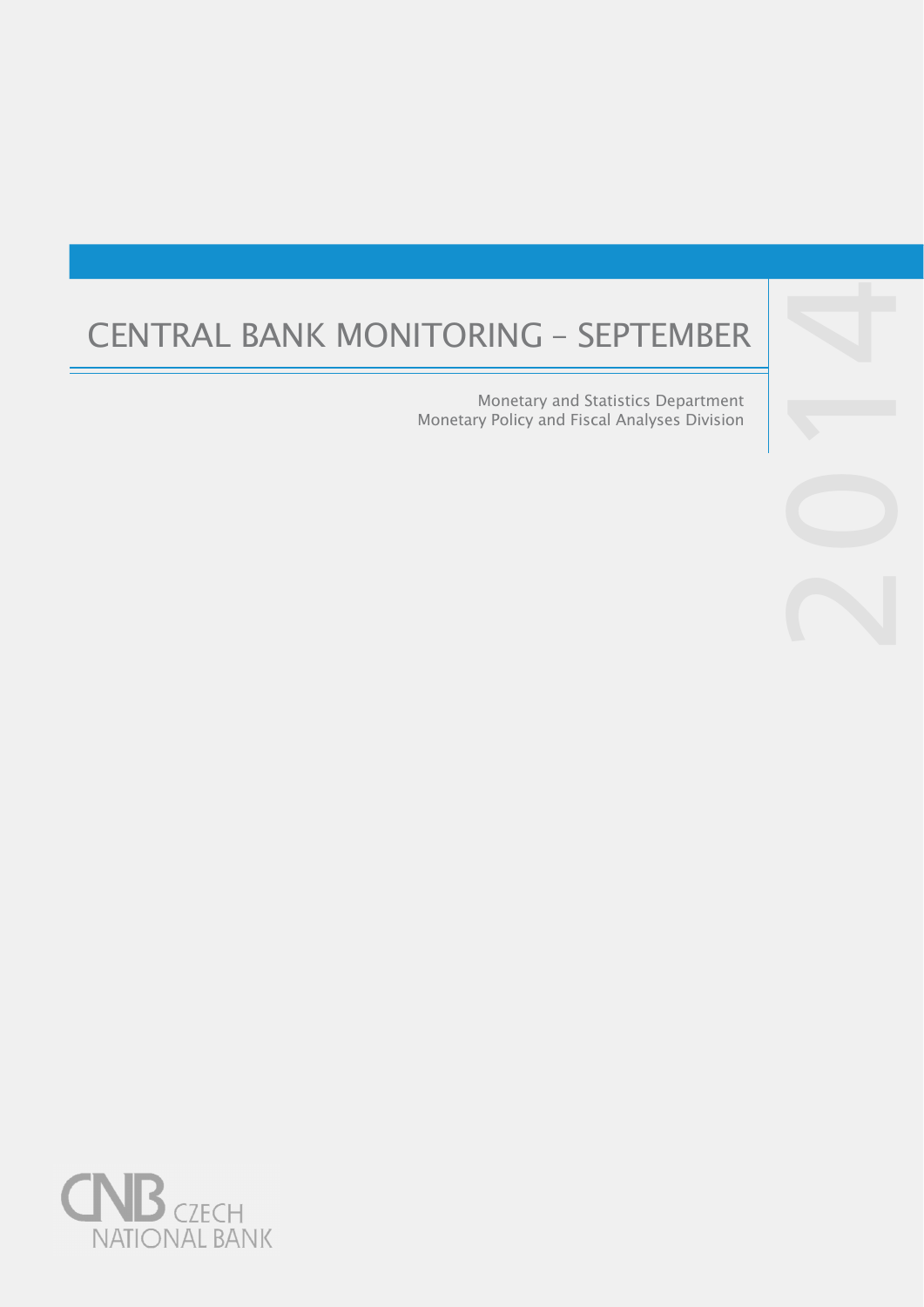#### **In this issue**

*GDP growth in the USA rebounded in 2014 Q2. In July and August, the Federal Reserve further reduced the pace of its monthly asset purchases. If the US economy progresses as the FOMC expects, the purchases will be ended at the October meeting. The European Central Bank lowered its interest rate to technical zero and announced the launch of massive outright purchases of securities in primary and secondary markets as from October 2014. In this way it hopes to boost the fragile growth and steer inflation expectations towards the 2% target. The Bank of England left its interest rate unchanged and maintained the size of its asset purchase programme, reporting sustainable GDP growth above the pre-crisis level. The Riksbank lowered its policy rate in July after being surprised by unexpectedly low observed inflation and subdued domestic inflationary pressures. The Hungarian central bank continued with its series of policy rate cuts, but is expecting the rate to be stable in the period ahead. The Polish central bank left its rate unchanged, even though inflation turned negative for the first time in July. By contrast, the central bank of New Zealand continued to raise its key interest rate. With the prospect of sustainable GDP growth, the RBNZ is returning rates to a more neutral level. The current* Spotlight *deals with the exit from unconventional monetary policy instruments. Our*  Selected Speech *is by Fed Chair Janet L. Yellen, who presented her observations on US labour market dynamics at the prestigious annual Jackson Hole symposium.*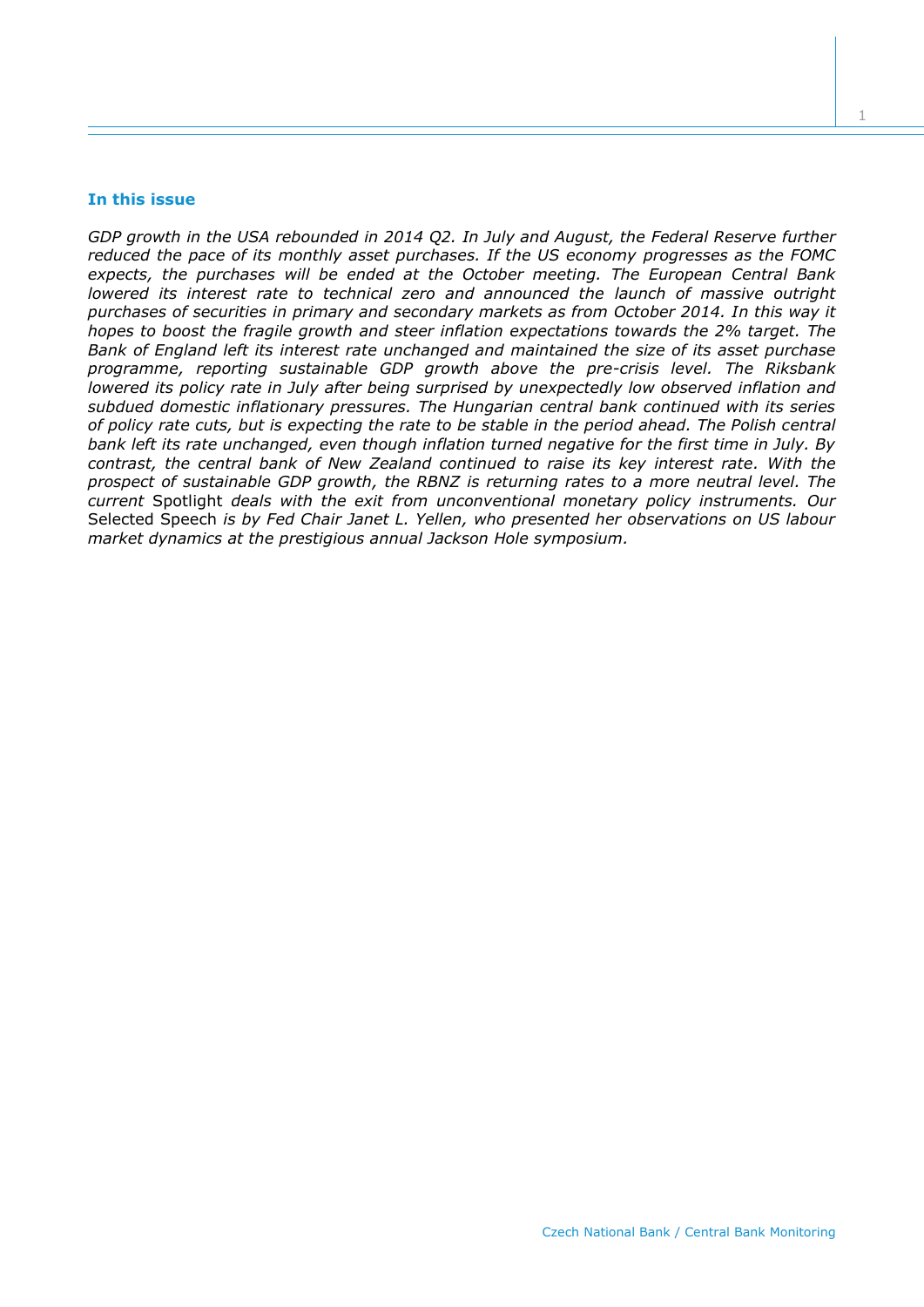$\overline{\mathcal{L}}$ 

# **1. LATEST MONETARY POLICY DEVELOPMENTS AT SELECTED CENTRAL BANKS**

|                                                                                                                                                                                                                                                      | <b>Euro area (ECB)</b>                        | <u>USA (Fed)</u>                                                              | <b>United Kingdom (BoE)</b>                         |  |
|------------------------------------------------------------------------------------------------------------------------------------------------------------------------------------------------------------------------------------------------------|-----------------------------------------------|-------------------------------------------------------------------------------|-----------------------------------------------------|--|
| <b>Inflation target</b>                                                                                                                                                                                                                              | $< 2\%^{1}$                                   | $< 2\%^{2}$                                                                   | 2%                                                  |  |
| <b>MP</b> meetings<br>(rate changes)                                                                                                                                                                                                                 | 3 Jul (0.00)<br>7 Aug (0.00)<br>4 Sep (-0.10) | 17-18 Jun (0.00)<br>29-30 Jul (0.00)                                          | 9-10 Jul (0.00)<br>6-7 Aug (0.00)<br>3-4 Sep (0.00) |  |
| <b>Current basic rate</b>                                                                                                                                                                                                                            | 0.05%                                         | $0 - 0.25%$                                                                   | 0.50%                                               |  |
| <b>Latest inflation</b>                                                                                                                                                                                                                              | $0.3\%$ (Aug 2014) <sup>3</sup>               | 2.0% (Jul 2014)                                                               | 1.6% (Jul 2014)                                     |  |
| <b>Expected MP meetings</b>                                                                                                                                                                                                                          | 2 Oct<br>6 Nov<br>4 Dec                       | 16-17 Sep<br>28-29 Oct                                                        | $8-9$ Oct<br>$5-6$ Nov<br>$3-4$ Dec                 |  |
| Other expected events                                                                                                                                                                                                                                | 4 Dec:<br>publication of forecast             | 15 Oct: publication of<br>Beige Book                                          | 13 Nov: publication of<br><b>Inflation Report</b>   |  |
| Expected rate movements <sup>4</sup>                                                                                                                                                                                                                 |                                               |                                                                               |                                                     |  |
| <sup>1</sup> ECB definition of price stability; <sup>2</sup> January 2012 definition of inflation target; <sup>3</sup> flash estimate; <sup>4</sup> direction of<br>expected change in rates in coming quarter taken from Consensus Forecast survey. |                                               |                                                                               |                                                     |  |
| 2.0                                                                                                                                                                                                                                                  | Key interest rates<br>Inflation               |                                                                               |                                                     |  |
| 1.5<br>1.0<br>0.5<br>0.0<br>7/13<br>9/13<br>11/13                                                                                                                                                                                                    | 1/14<br>3/14<br>5/14<br>9/14<br>7/14          | 4<br>3<br>$\overline{2}$<br>$\mathbf{1}$<br>$\Omega$<br>7/13<br>9/13<br>11/13 | 3/14<br>1/14<br>5/14<br>7/14                        |  |
| <b>USA</b>                                                                                                                                                                                                                                           | <b>UK</b><br>euro area                        | <b>USA</b>                                                                    | UK -<br>euro area                                   |  |

#### **Key central banks of the Euro-Atlantic area**

٦

At its September meeting, the **ECB** cut its rates by 0.10 pp, the repo rate to technical zero (0.05%) and the deposit rate to -0.20%. It confirmed it would not lower rates further. It also decided to start purchasing ABSs and will again buy covered bonds issued by MFIs. It will launch the two programmes in October. The details will be announced after the October meeting. This decision was approved by a comfortable majority, but not unanimously. There is, however, unanimous agreement that the ECB should use other unconventional measures as needed. The decision was motivated by new data suggesting that the fragile recovery in GDP growth, which was flat in Q2, i.e. below the ECB forecast, is stalling. The inflation forecast was reduced to 0.6% for 2014 and remains at 1.1% and 1.4% for the next two years.

The **Fed** assessed the domestic economic situation as relatively favourable. GDP growth rebounded in 2014 Q2. Household consumption and business investment both rose moderately. Labour market conditions also improved, with the unemployment rate declining further. There remains significant underutilisation of labour resources, but the Fed assesses the favourable trends as sustainable. At both meetings, it announced further reductions in the pace of its bond purchases, from USD 45 billion to USD 35 billion per month as from July and to USD 25 billion per month as from August. If the economy progresses as the FOMC expects, the purchases will be ended at the October meeting. The Fed expects to maintain very low interest rates for a considerable time after the asset purchase programme ends, provided that inflation expectations remain well anchored.

The **BoE** left its interest rate at 0.50% and maintained the size of its asset purchase programme. In August, however, two MPC members voted for a rate increase. Robust economic growth took GDP above the pre-crisis level while the unemployment rate fell sharply. The data suggest a sustainable recovery in productivity and growth in real household incomes. Inflation is close to the BoE's target and should stay there in the period ahead.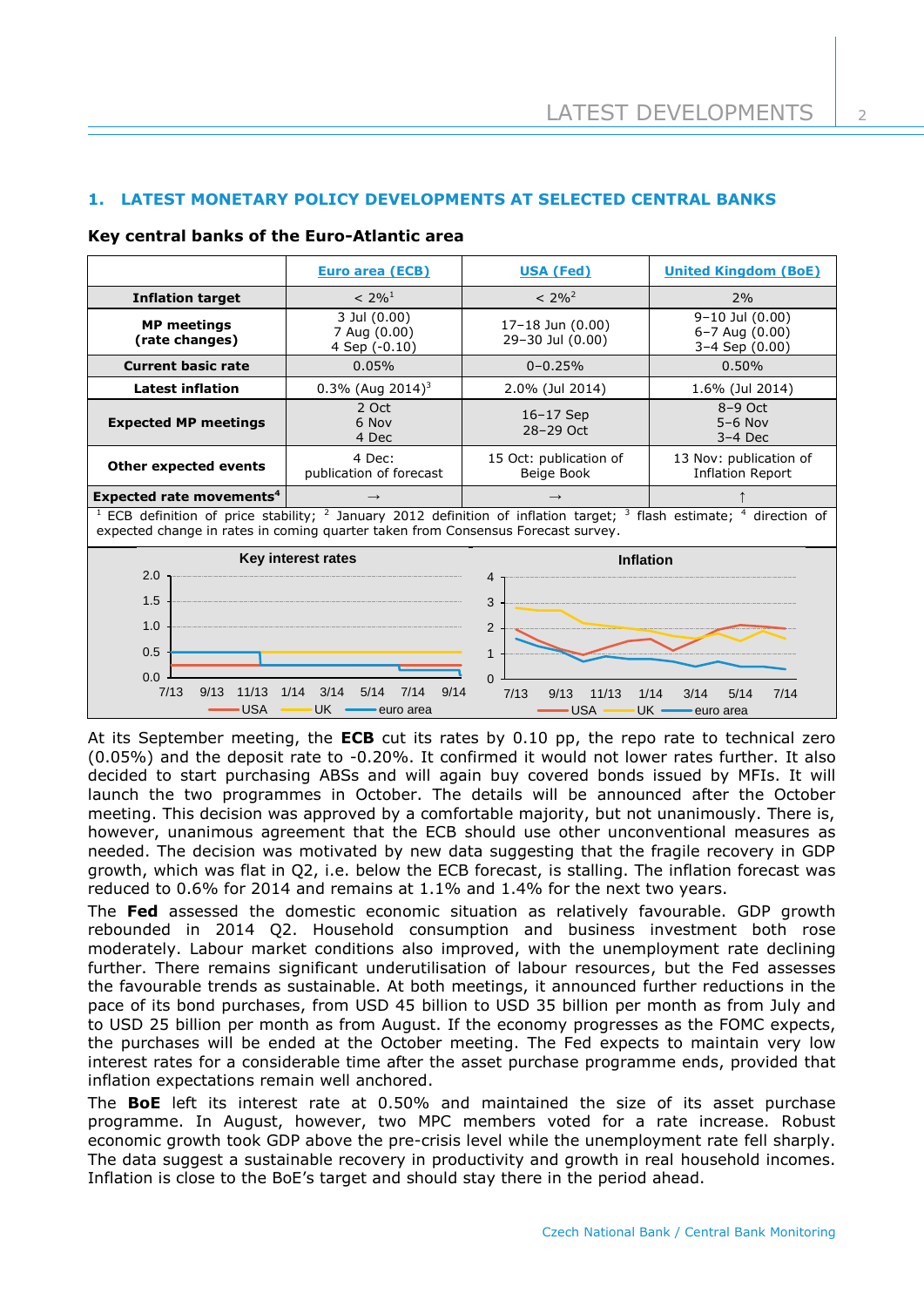|                                                                                                                                                                                                                                                                                                                                             | <b>Sweden (Riksbank)</b>                         | <b>Hungary (MNB)</b>                                    | <b>Poland (NBP)</b>                                           |  |
|---------------------------------------------------------------------------------------------------------------------------------------------------------------------------------------------------------------------------------------------------------------------------------------------------------------------------------------------|--------------------------------------------------|---------------------------------------------------------|---------------------------------------------------------------|--|
| <b>Inflation target</b>                                                                                                                                                                                                                                                                                                                     | 2%                                               | 3%                                                      | 2.5%                                                          |  |
| <b>MP</b> meetings<br>(rate changes)                                                                                                                                                                                                                                                                                                        | 2 Jul (-0.50)<br>3 Sep (0.00)                    | 24 Jun (-0.10)<br>22 Jul (-0.20)<br>26 Aug (0.00)       | $1 - 2$ Jul $(0.00)$<br>19 Aug (0.00)<br>$2 - 3$ Sep $(0.00)$ |  |
| <b>Current basic rate</b>                                                                                                                                                                                                                                                                                                                   | 0.25%                                            | 2.10%                                                   | 2.50%                                                         |  |
| <b>Latest inflation</b>                                                                                                                                                                                                                                                                                                                     | 0.0% (Jul 2014)                                  | 0.1% (Jul 2014)                                         | $-0.2\%$ (Jul 2014)                                           |  |
| <b>Expected MP meetings</b>                                                                                                                                                                                                                                                                                                                 | 27 Oct<br>15 Dec                                 | 23 Sep<br>28 Oct<br>25 Nov                              | $7-8$ Oct<br>$4-5$ Nov<br>$2-3$ Dec                           |  |
| <b>Other expected events</b>                                                                                                                                                                                                                                                                                                                | 28 Oct: publication of<br>Monetary Policy Report | 24 Sep: publication of<br>Quarterly Report on Inflation | 1/2 Nov: publication of<br><b>Inflation Report</b>            |  |
| Expected rate movements <sup>1</sup>                                                                                                                                                                                                                                                                                                        | $\rightarrow$                                    | $\rightarrow$<br>$\rightarrow$                          |                                                               |  |
| <sup>1</sup> Direction of expected change in rates in coming quarter taken from Consensus Forecast survey.                                                                                                                                                                                                                                  |                                                  |                                                         |                                                               |  |
| Key interest rates<br><b>Inflation</b><br>6<br>4<br>5<br>3<br>4<br>$\overline{2}$<br>3<br>$\mathbf{1}$<br>2<br>$\mathbf 0$<br>1<br>$\Omega$<br>$-1$<br>7/13<br>3/14<br>5/14<br>9/13<br>11/13<br>1/14<br>7/14<br>7/13<br>9/13<br>11/13<br>1/14<br>3/14<br>5/14<br>7/14<br><b>SWE</b><br><b>HUN</b><br>POL<br><b>SWE</b><br><b>HUN</b><br>POL |                                                  |                                                         |                                                               |  |

# **Selected central banks of inflation-targeting EU countries**

The **Riksbank** lowered its policy rate by 0.5 pp to 0.25% in July and held it at this level in September. The Swedish economy is strengthening, but the GDP growth outlook for 2014 and 2015 was revised downwards. Inflation, which is now fluctuating around zero, will also be lower than forecasted in April. The bank was also surprised by subdued inflationary pressures in the domestic economy. The forecast was also affected by lower foreign inflation and interest rate outlooks. Rates are not expected to increase before the end of 2015. The bank again pointed to the rising level of household indebtedness and related risks and called for relevant measures in this area.

The **MNB** lowered its monetary policy rate at two of the three meetings in the last quarter: by 0.10 pp in June and 0.20 pp in July, i.e. by a total of 0.30 pp to 2.10%. The return of GDP to its potential will be slow, as capacity is not fully utilised. Domestic demand is rising, but exports are recovering only gradually. Unemployment is still falling, but remains above the natural rate. Inflation returned above zero (0.1%) in July after being slightly negative for three months. The MNB expects it to return to 3% at the end of the forecast horizon provided that the monetary conditions remain easy. The MNB also stated in July that – after a significant cumulative reduction of 490 bp over the last two years – it now expects the base rate to be stable at the current level. The MNB's August decision confirmed this statement.

The **NBP** left its monetary policy rate unchanged at 2.50%. After having fallen gradually to zero in previous months, inflation turned negative for the first time in July (to -0.2%), owing mainly to a decline in food prices and lower core inflation. The virtually zero inflationary pressures are accompanied by very low inflation expectations of businesses and households. GDP growth slowed slightly in Q2. Increased uncertainty about future economic developments in Poland was thus the main motivation for leaving rates unchanged. The NBP does not rule out a further rate reduction if the incoming data confirm a further weakening of economic activity, which would keep inflation well below the target in the medium term.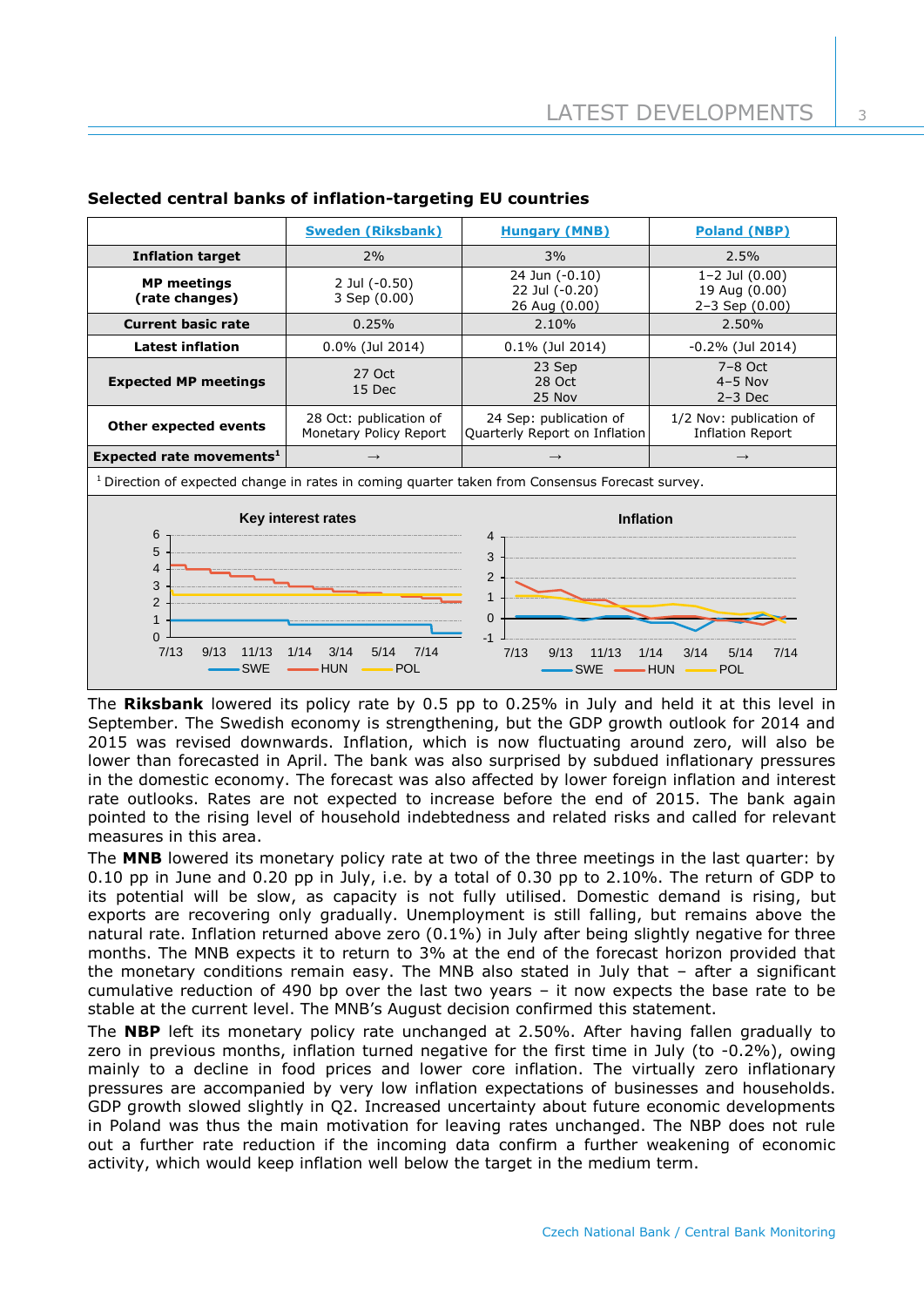|                                                                                                                                                                                                                               | <b>Norway (NB)</b>                               | <b>Switzerland (SNB)</b>                         | <b>New Zealand (RBNZ)</b>                           |  |
|-------------------------------------------------------------------------------------------------------------------------------------------------------------------------------------------------------------------------------|--------------------------------------------------|--------------------------------------------------|-----------------------------------------------------|--|
| <b>Inflation target</b>                                                                                                                                                                                                       | 2.5%                                             | $0 - 2\%$                                        | 2%                                                  |  |
| <b>MP</b> meetings<br>(rate changes)                                                                                                                                                                                          | 19 Jun (0.00)                                    | 19 Jun (0.00)                                    | 12 Jun $(+0.25)$<br>24 Jul (+0.25)                  |  |
| <b>Current basic rate</b>                                                                                                                                                                                                     | 1.50%                                            | $0.00 - 0.25\%$ <sup>1</sup>                     | 3.50%                                               |  |
| <b>Latest inflation</b>                                                                                                                                                                                                       | 2.2% (Jul 2014)                                  | 0.0% (Jul 2014)                                  | 1.6% (2014 Q2)                                      |  |
| <b>Expected MP meetings</b>                                                                                                                                                                                                   | 18 Sep                                           | 18 Sep                                           | 11 Sep<br>30 Oct                                    |  |
| Other expected events                                                                                                                                                                                                         | 18 Sep: publication of<br>Monetary Policy Report | 24 Sep: publication of<br>Monetary Policy Report | 11 Sep: publication of<br>Monetary Policy Statement |  |
| Expected rate movements <sup>2</sup>                                                                                                                                                                                          | $\rightarrow$                                    | $\rightarrow$                                    |                                                     |  |
| <sup>1</sup> Chart displays centre of band; $^2$ direction of expected change in rates in coming quarter taken from Consensus<br>Forecast survey or, in the case of New Zealand, from RBNZ survey.                            |                                                  |                                                  |                                                     |  |
| Key interest rates                                                                                                                                                                                                            |                                                  | <b>Inflation</b>                                 |                                                     |  |
| 4<br>4<br>3<br>3<br>2<br>$\overline{2}$<br>$\mathbf{1}$<br>$\mathbf{1}$<br>$\mathbf{0}$<br>$\Omega$<br>$-1$<br>7/13<br>9/13<br>11/13<br>3/14<br>7/14<br>1/14<br>5/14<br>7/13<br>3/14<br>5/14<br>11/13<br>9/13<br>1/14<br>7/14 |                                                  |                                                  |                                                     |  |

## **Other selected inflation-targeting countries**

**NB** left its key policy rate unchanged at 1.50%. The arguments for lowering the rate – a modest fall in the domestic GDP growth forecast and below-target inflation – were outweighed by the risk of a build-up of financial imbalances generated by a lower rate. The uncertainty surrounding the current situation and the functioning of the Norwegian economy were also arguments for keeping the rate unchanged. It is uncertain whether house prices will stop rising at the level recorded before the decline in autumn 2013 or whether they will show longer-term growth. Two banks were newly identified as systemically important. This automatically increased their capital requirements.

The **SNB** left rates in the lower part of the 0–0.25% target range and is sticking to its commitment to maintain a minimum exchange rate of CHF 1.20 to the euro. In its [statement,](http://www.snb.ch/en/mmr/reference/pre_20140619_1/source/pre_20140619_1.en.pdf) it confirmed that the exchange rate commitment is the right tool to avoid an undesirable tightening of monetary conditions. The inflation outlook was revised only slightly. According to the new SNB forecast, inflation will be 0.1% in 2014, 0.3% in 2015 and 0.9% in 2016. The SNB expects GDP growth of 2% for 2014 as a whole. It is continuing to monitor the risks of imbalances in the mortgage and property markets. At the end of June it increased the countercyclical capital buffer required of banks.

The increases in the **RBNZ**'s key interest rate, which started at the second monetary policy meeting in 2014, continued. The bank raised the rate by 0.25 pp at each of the last four meetings, i.e. so far by a total of 1 pp to 3.5%. With the prospect of sustainable GDP growth and rising inflationary pressures in construction and other nontradable sectors, the RBNZ is returning rates to a more neutral level. Inflation is still below the target, but strong GDP growth of 3.3% in 2014 Q1 has been gradually increasing the use of production capacity. GDP growth in 2014 is estimated at 3.7%. The New Zealand dollar seems overvalued at present and is expected to fall.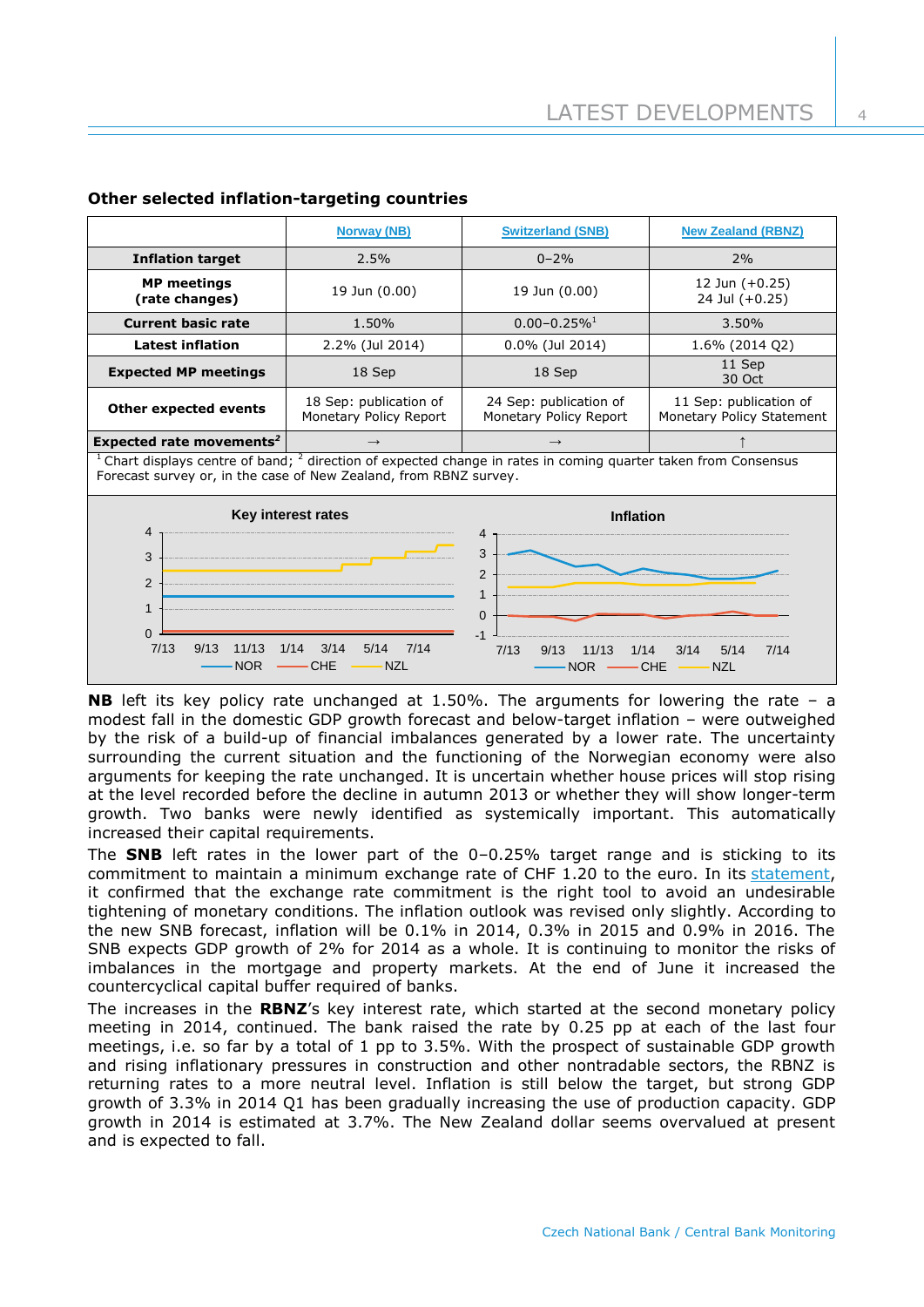## **2. NEWS**

## **[Jackson Hole symposium focuses on labour markets](http://www.kc.frb.org/publications/research/escp/escp-2014.cfm)**

This year's conference of central bankers and academics in Wyoming focused on labour markets. The symposium opened with a speech by Fed chief Janet L. Yellen (see *Selected speech*). The other speakers included Mario Draghi from the ECB, Ben Broadbent from the BoE, Haruhiko Kuroda from the BoJ and Alexandre Antonio Tombini, governor of Banco do Brasil.

#### **[Central banks decide to extend US dollar liquidity-providing operations](http://www.ecb.europa.eu/press/pr/date/2014/html/pr140617.en.html)**

The central banks of the euro area, the United Kingdom, Japan and Switzerland decided to continue to offer US dollar liquidity-providing operations. The operations, previously planned to be conducted until 31 July 2014, will be provided until further notice. The need for US dollar liquidity-providing operations will be assessed on a regular basis. The ECB also published an [article](http://www.ecb.europa.eu/pub/pdf/other/art1_mb201408_pp65-82en.pdf) describing its recent experience with foreign currency swap lines.

## **SNB [and People's Bank of China enter into swap agreement](http://www.snb.ch/en/mmr/reference/pre_20140721/source/pre_20140721.en.pdf)**

The central banks of Switzerland and China signed a bilateral swap agreement, up to a limit of 150 billion renminbi, or CHF 21 billion. The SNB was granted an investment quota for the Chinese interbank bond market in the amount of 15 billion renminbi, or just over CHF 2 billion. The SNB's foreign exchange reserves can thereby be diversified further.

## **[MNB assesses two-year easing cycle](http://english.mnb.hu/Root/Dokumentumtar/ENMNB/Monetaris_politika/mnben_monetaristanacs/mnben_monet_kozlem/Kamatcsokkentesi_EN_.pdf)**

The Magyar Nemzeti Bank published a document assessing the effects of the unprecedented dynamism in the conduct of Hungarian monetary policy. During the two-year easing period, the MNB cut its policy rate by a total of 490 bp, from 7.00% to 2.10%. The private sector's debt burden was reduced by several hundred billion forints, and Hungary's interest expenses on its forint-denominated government debt declined by more than HUF 300 billion. In addition, the easing cycle contributes to a reduction in the external debt ratio by stimulating economic growth by a total of 1.1 pp in the two years. Both the gradual downward shift in the forint yield curve and the move towards forint-denominated financing made government debt financing cheaper and more secure, while resulting in an improvement in the MNB's profit/loss. The MNB estimates that the interest rate reductions raised the average annual inflation rate by a total of 1.1 pp in two years. If interest rates had not been reduced, inflation this year would have fallen sharply into negative territory – to around -1%.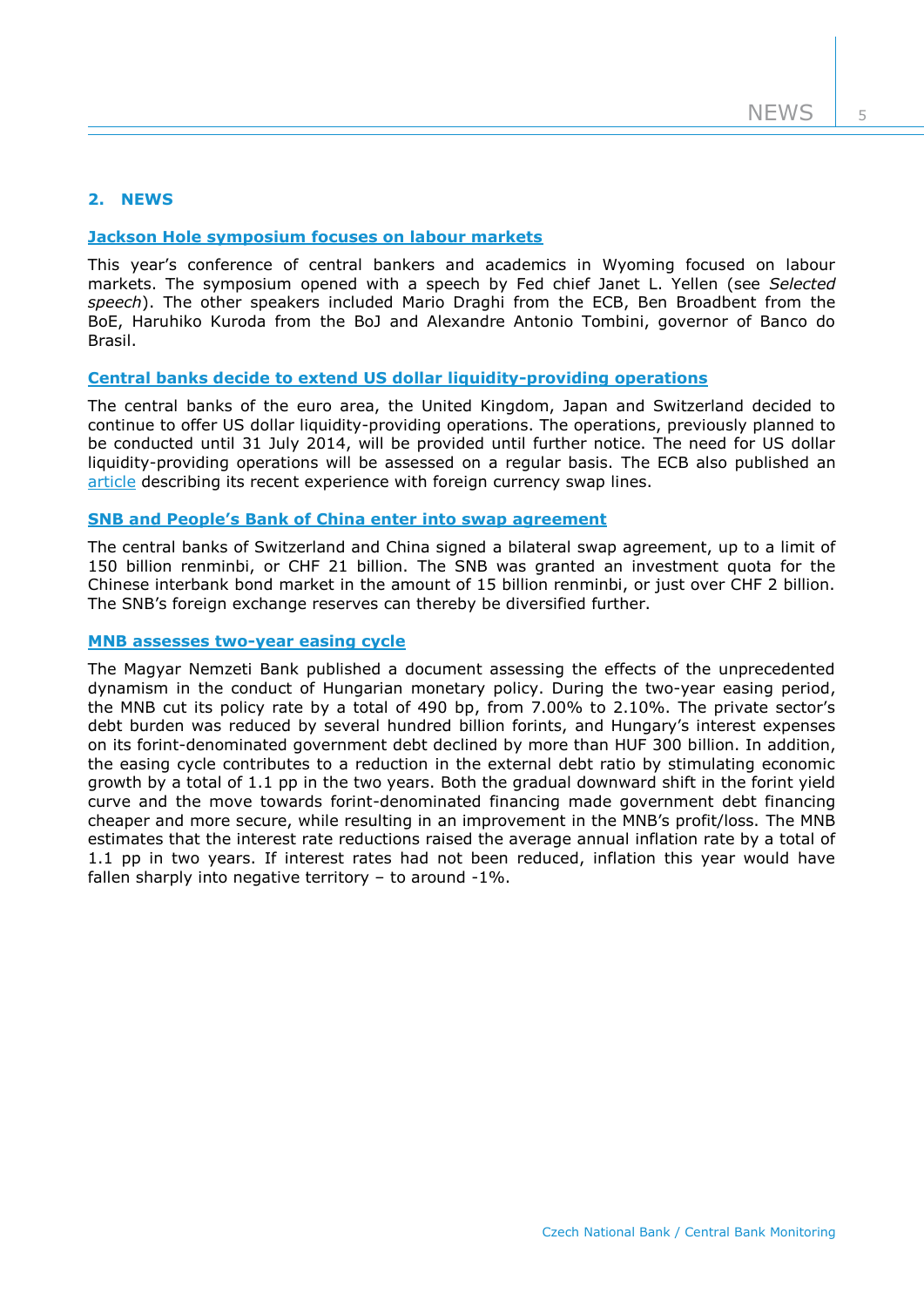### **3. SPOTLIGHT: EXIT FROM UNCONVENTIONAL INSTRUMENTS, BACK TO NORMAL?**

*Unconventional monetary-policy instruments are being phased out as economic conditions improve, especially in the UK and the USA. The Bank of England is no longer purchasing securities, while the Federal Reserve is tapering its purchases and is expected to discontinue them at its October meeting. Both central banks are then planning to return to a standard monetary policy instrument – the interest rate, or increases thereof. However, this is not likely to occur for some time. Sales of the purchased securities will then be launched after interest rates move sufficiently far from zero, and will take place gradually with due regard to financial market developments. On the other hand, the Swiss National Bank cannot be expected to exit from its minimum exchange rate in the near future and the ECB will launch an unconventional instrument in the form of purchases of asset-backed securities only in October.* 

Central banks have started using various non-standard monetary policy instruments in recent years as monetary-policy interest rates have hit their lower bound. In addition to further easing the monetary conditions, there has been a need to support confidence in financial markets, lending in the economy and the functioning of the transmission mechanism. However, some banks have been gradually exiting from their unconventional instruments. Detailed procedures for returning to a standard regime are being prepared, based mainly on the level of monetary policy interest rates. The exit from unconventional measures takes various forms depending on the specific instruments used.

The exit from **liquidity-providing and lending-support programmes** is fairly obvious and straightforward – such programmes usually just expire or loans are repaid. In the event of any earlier unexpected inflation pressures, the central bank can withdraw liquidity from the economy in a different way or motivate counterparties to terminate the relevant operations earlier. In the USA these programmes started to be tapered in 2009 and 2010, but the UK's Funding for Lending Scheme is still in full flow, and in the euro area targeted long-term operations (TLTROs) will be added to the special three-year operations this year. Moreover, the ECB continues to provide fixed-rate full allotment for all standard operations.

**Forward guidance** has become a frequently used instrument at near-zero rates. Many central banks have started to indicate that low interest rates will be maintained for some time, with more or less specific time limits or conditional on selected indicators. With such communication, however, there is a risk of time inconsistency, with central banks promising specific actions in the future but subsequent economic conditions requiring different (tighter) monetary policy settings. Moreover, overly complex messages may confuse the markets and result in excessive speculation.

| Fed's forward guidance on extending the period of low interest rates |                                                                                                                                                                                                                                                                                                                         |  |  |
|----------------------------------------------------------------------|-------------------------------------------------------------------------------------------------------------------------------------------------------------------------------------------------------------------------------------------------------------------------------------------------------------------------|--|--|
| 1/2009                                                               | "for some time"                                                                                                                                                                                                                                                                                                         |  |  |
| $3/2009 - 6/2011$                                                    | "for an extended period"                                                                                                                                                                                                                                                                                                |  |  |
| $8/2011 - 12/2011$                                                   | "at least through mid-2013"                                                                                                                                                                                                                                                                                             |  |  |
| $1/2012 - 8/2012$                                                    | "at least through late 2014"                                                                                                                                                                                                                                                                                            |  |  |
| $9/2012 - 10/2012$                                                   | "at least through mid-2015"                                                                                                                                                                                                                                                                                             |  |  |
| $12/2012 - 1/2014$                                                   | "at least as long as the unemployment rate remains above 6-1/2 percent, inflation between one and two years<br>ahead is projected to be no more than a half percentage point above the Committee's<br>2 percent longer-run goal, and longer-term inflation expectations continue to be well anchored"                   |  |  |
| $3/2014 - 7/2014$                                                    | "assessment will take into account a wide range of information"<br>"for a considerable time after the asset purchase program ends, especially if projected inflation continues to<br>run below the Committee's 2 percent longer-run goal, and provided that longer-term inflation expectations<br>remain well anchored" |  |  |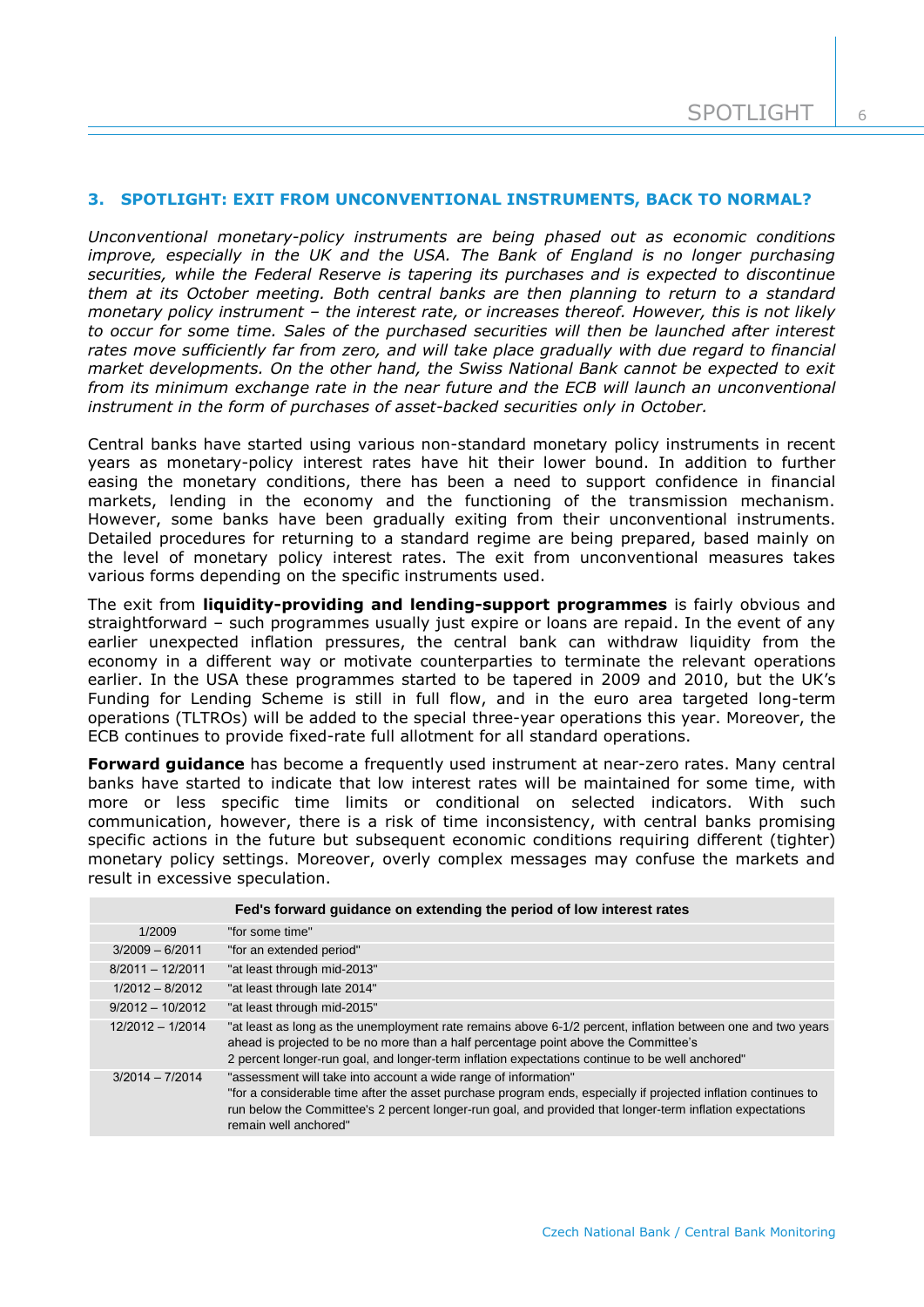| BoE's forward quidance on low interest rates |                                                                                                                                                                      |  |  |
|----------------------------------------------|----------------------------------------------------------------------------------------------------------------------------------------------------------------------|--|--|
| 7/2013                                       | "MPC intends not to raise Bank Rate from its current level at least until the unemployment rate has fallen to a<br>threshold of 7%, subject to the conditions below" |  |  |
| 2/2014                                       | "Despite the sharp fall in unemployment, there remains scope to absorb spare capacity further before raising<br>Bank Rate."                                          |  |  |

Communication of the future actions of the Fed and the BoE became more complicated after both central banks were surprised by a very sharp decline in the unemployment rate (monitored as a condition for considering further steps). Neither of them considers the labour market conditions to be satisfactory. Communication can be a great help in exiting from unconventional forms of monetary policy, but strong vigilance is required as careless or misunderstood communication can give rise to shocks in markets and damage a central bank's credibility.

As regards **asset purchase programmes**, the question is how to define their termination. Do they end with the discontinuation of purchases or with the sale of all the securities purchased?

Both the Fed and the BoE, which have purchased unprecedented amounts of assets in the markets (USD 4.16 trillion and GBP 350 billion respectively), are now announcing plans of action. The BoE is currently maintaining a constant volume of purchased securities. The Fed is still making new purchases, albeit at a falling pace, and will probably end them completely at the end of this year (according to the minutes of the FOMC meeting in June, purchases will be ended in October if the economy progresses as expected).

Both the Fed and the BoE are intimating that the interest rate will not increase immediately after the purchases end, but some time later. Moreover, the BoE has announced that the rate increase will be very gradual and limited and the rate will remain below the historical average for some time. Influencing market interest rates from below, mostly via liquidity-absorbing central bank operations, will play a key role in both economies for a while.

Only when the interest rate is sufficiently far from zero, it will be possible to sell off the purchased securities. The sales will probably be gradual and will have to take into account the current economic conditions and the response of the financial markets so as not to cause excessive volatility. However, as expected by the BoE, the upward pressure on yields from the sale of assets will be smaller than the decrease in yields caused by the purchase of the assets, since the markets will be functioning normally at the time of the sale. The BoE currently holds around 40% of total standard government bonds. The sale of those bonds is likely to give rise to a corresponding decrease in other types of assets held by private investors. It will therefore be necessary to sell in a manner that will not disturb the stability of the government bond market and crowd out private sector bonds.

The interest rate will remain the key instrument even after the sell-off begins. The balance sheet will be set on automatic pilot, as FOMC member William C. Dudley puts it. The assets purchased by the Fed and the BoE have a wide range of maturities. If the BoE decided to hold the purchased securities to maturity, they would remain in its balance sheet for several decades, as the average weighted maturity is more than 12 years. A large proportion of the assets held by the Fed also have long maturities.

The principles of the exit strategy outlined by the Fed in June 2011 have meanwhile changed. The expected first step had been to stop reinvestments of principal payments. With the passage of time, and probably also given the markets' often oversensitive response to information disclosures, the FOMC members have concluded that such a decision might complicate communication and indicate a tightening of the conditions without the FOMC meaning to do so. Moreover, as it is desirable to move from zero rates in order to gain monetary policy flexibility, an increase in rates should be the first step. The 2011 strategy had also assumed the sale of agency mortgage-backed securities, but in June 2013 the Fed issued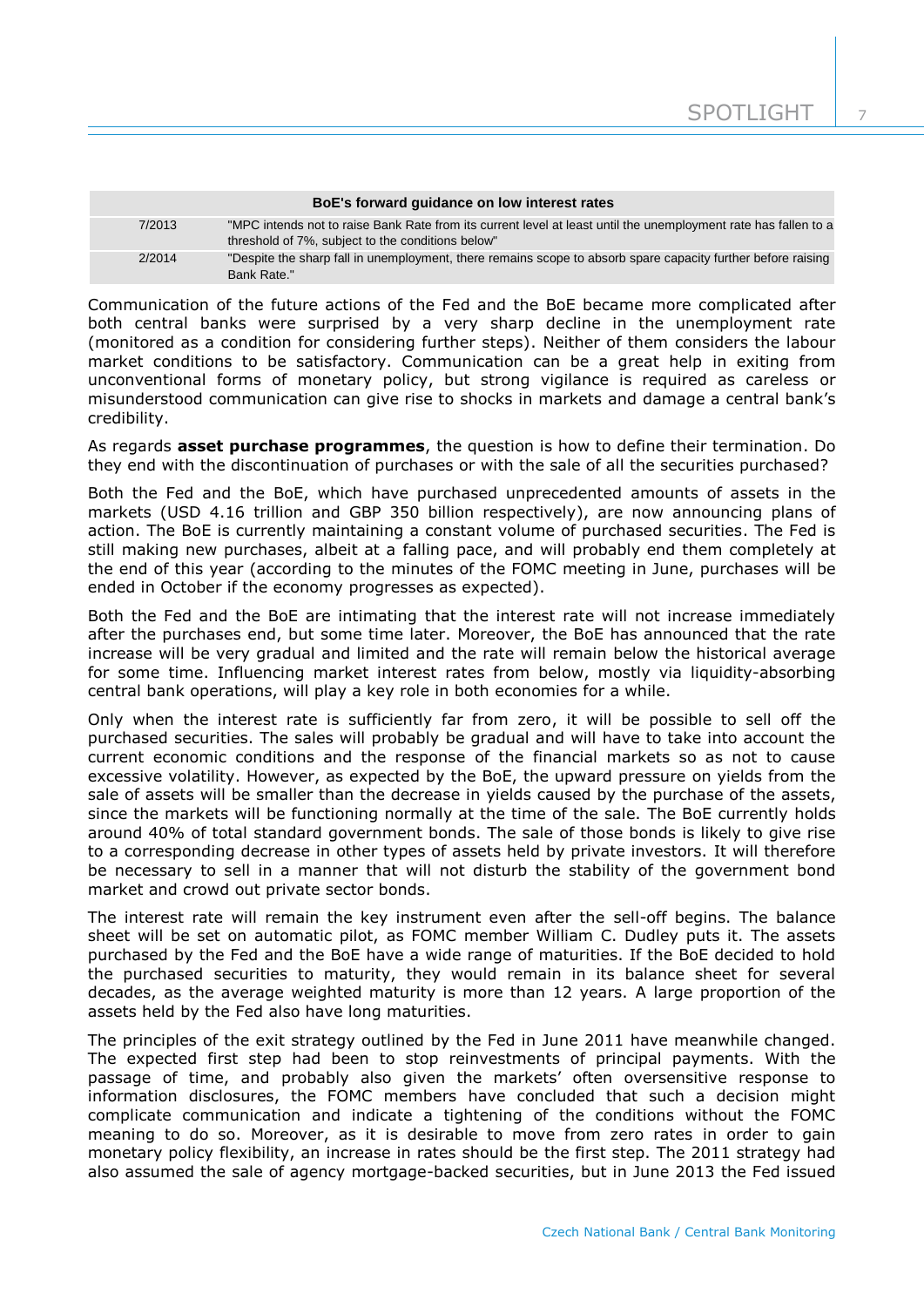SPOTLIGHT

a statement that this step would probably not occur. However, some of those securities might be sold in the longer term.

At the FOMC meeting in July 2014, most participants agreed that the rate of interest on excess reserves (IOER) should play the main role during the return of monetary policy to normal, that an overnight reverse repo facility (ON RRP) could play a supporting role by helping to firm the floor under market interest rates, and that the spread between those rates should be near or above the current level of 20 bp. A few participants suggested that the FOMC should also be prepared to use term deposits and term reverse repurchase agreements. Most participants agreed that the federal funds rate, or its target range, should remain a communication instrument. There was a preference for not ending reinvestments of maturing securities until rates are increased; a number of FOMC members prefer a gradual and smooth decline in the Fed's balance sheet. Participants expressed a preference for a simple and clear approach that would facilitate communication to the public and enhance the credibility of monetary policy. It was deemed



**Fed's assets maturity distribution (USD bn, August 2014)**

|                                   | $< 1$ V |         | $1 - 5y$ $5 - 10y$ | >10y  |
|-----------------------------------|---------|---------|--------------------|-------|
| U.S. Treasury securities          | 3       | 1 0 2 2 | 756                | 655   |
| Federal agency debt<br>securities | 6       | 33      | 0                  | 2     |
| Mortgage-backed<br>securities     | 0       | O       | 4                  | 1 674 |

useful to develop a plan and present it to the public later this year.

The least informative central bank as regards the termination of unconventional monetary policy is the Swiss National Bank (SNB), which in September 2011 introduced an **exchange rate commitment**: the Swiss franc must not appreciate below CHF 1.20 against the euro. The easiest way out for the SNB would be to allow a market depreciation of the franc further from this level. Since the SNB has repeatedly called this exchange rate level too strong, it is possible that if the franc does not depreciate further from the commitment level on its own, this instrument will become part of Swiss monetary policy on a long-term basis. Since the commitment level has not changed throughout its existence despite deflation and strong antiinflationary pressures, it seems that the reasons for changing the level would have to be very strong. Communication remains very strict and uniform. At a press conference in June, the

Chairman of the Governing Board of the SNB Thomas Jordan stated in an answer to a question that a reduction in interest rates to negative levels was another possible instrument. When asked about the duration of the exchange rate commitment, Jordan said that this could not be predicted at the moment and would depend on current economic conditions and that the minimum exchange rate was the right instrument for the foreseeable future. Asked about a possible increase in the minimum exchange rate level, he repeated that the current level was appropriate for now.

The Swiss variant gave rise to the largest balance sheet increase, as the SNB had to

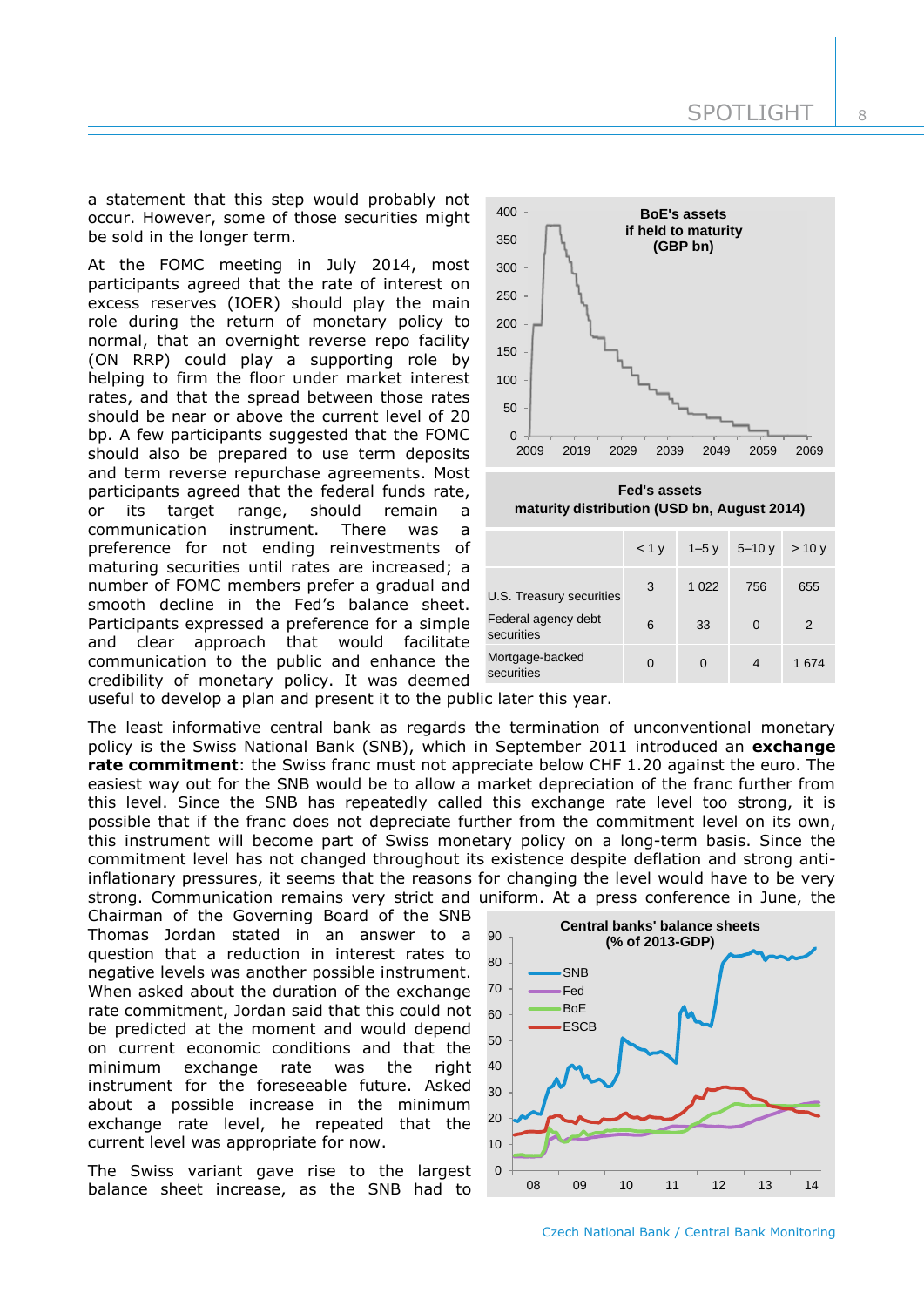purchase large amounts of foreign currencies when it introduced the foreign exchange commitment and again in the first half of 2012 due to the euro area debt crisis. While the Fed and BoE balance sheets have grown to "only" around a quarter of annual GDP, the SNB balance sheet is nearing Switzerland's total annual economic activity. The franc has been at slightly weaker levels since the start of 2013. The average exchange rate this year (as of August) is CHF 1.23 to the euro, deviating by 2.15% on average from the commitment level. However, it is currently difficult to imagine a return to the pre-crisis balance sheet size.

A return to normal, standard monetary policy is also mentioned in connection with the exit from unconventional instruments. However, it can be assumed that the post-crisis economic situation will be very different and monetary policy will not be the same as before. Voices from the BoE and the Fed agree that equilibrium rates will be lower than in the pre-crisis period. The recession has affected households' and firms' perceptions, so higher saving and lower investment will be observed for some time. Moreover, public and private deleveraging will continue. The labour force will grow more slowly due to population ageing, and this, together with low productivity growth, will imply lower potential GDP growth, which is usually positively correlated with real equilibrium interest rates in large closed economies. Global interest rates may also be squeezed by high savings in China. The question, then, is whether the future of monetary policy can be considered a return to "normal" or a new reality.